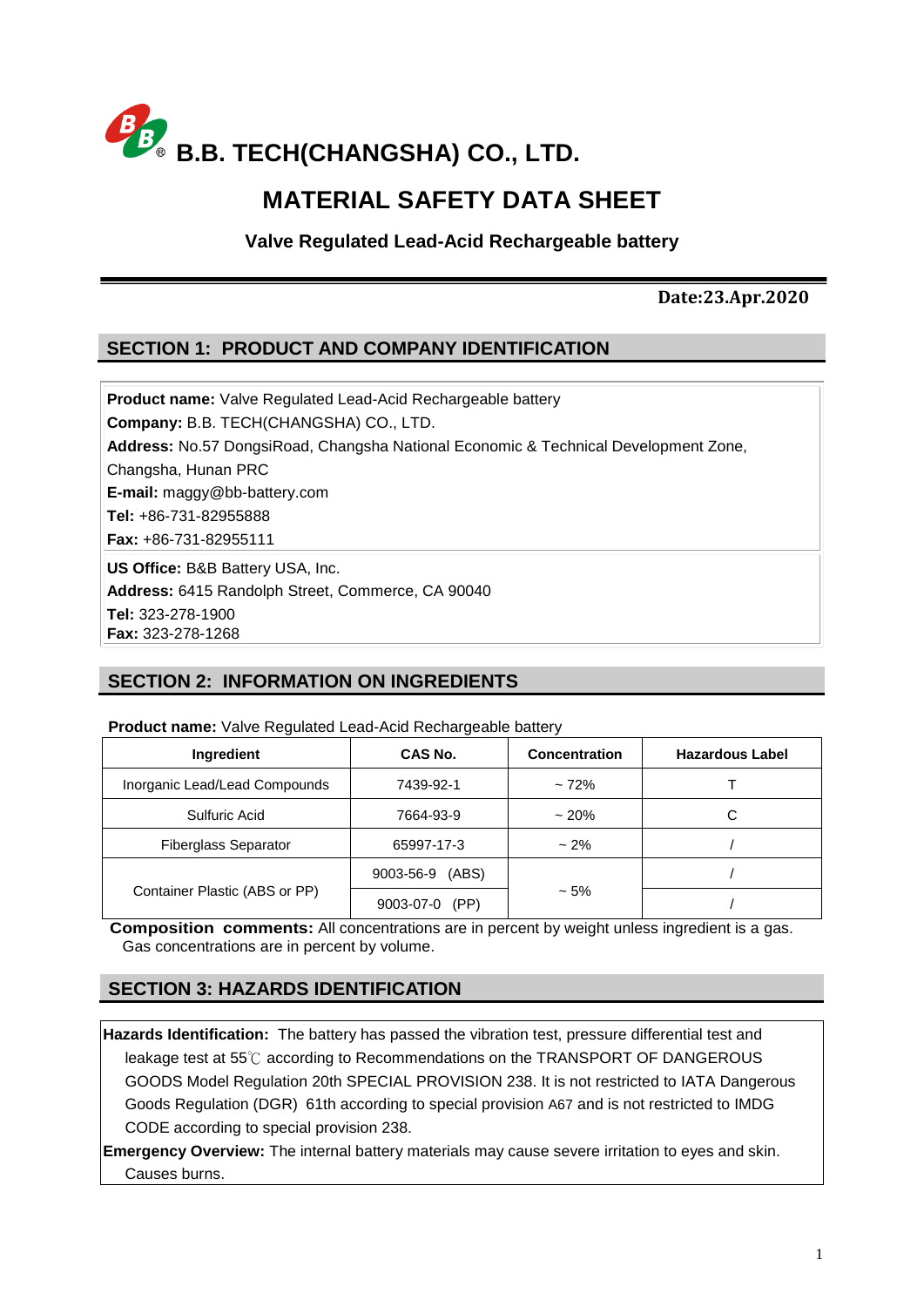### **SECTION 4: FIRST-AID MEASURES**

**Skin Exposure:** If the internal battery materials of an opened battery cell come into contact with the skin, immediately flush with plenty of water for at least 15 minutes. Seek immediate medical attention.

**Eye Exposure:** In case of contact the electrolyte contained inside the battery with eyes, flush with copious amounts of water for at least 15 minutes. Assure adequate flushing by separating the eyelids with fingers. Seek immediate medical attention.

**Inhalation Exposure:** If potential for exposure to mist or dusts occurs, remove immediately to fresh air and seek medical attention.

**Oral Exposure:** If swallowed, do not induce vomiting. Seek immediate medical attention.

**Most important symptoms/effects, acute and delayed**: Under normal conditions of processing and use, exposure to the chemical constituents in this product is unlikely. The battery should not be opened or burned. Exposure to the ingredients contained within or their combustion products could be harmful.

**Indication of immediate medical attention and special treatment needed:** Treat symptomatically. **General information:** Ensure that medical personnel are aware of the material(s) involved, and take precautions to protect themselves.

### **SECTION 5: FIRE FIGHTING MEASURES**

**Extinguishing Media:** Suitable: Dry chemical, Sandy soil, Carbon dioxide or appropriate foam.

**Unsuitable extinguishing media:** In the event that a battery is ruptured and the internal components are exposed, DO NOT USE WATER. Do not use carbon dioxide directly on cells.

**Specific hazards arising from the chemical:** Batteries evolve flammable hydrogen gas during charging and may increase fire risk. Containers may explode when heated.

**Firefighting:**

Protective Equipment: Wear self-contained breathing apparatus and protective clothing to prevent contact with skin and eyes.

Specific hazards: Emit toxic fumes under fire conditions.

**General fire hazards:** Like any sealed container, battery cells may rupture when exposed to excessive heat; this could result in the release of corrosive and flammable materials.

### **SECTION 6: ACCIDENTAL RELEASE MEASURES**

If batteries show signs of leaking, avoid skin or eyes contact with the material leaking form the battery. Use chemical resistant rubber gloves and non-flammable absorbent materials for clean up. Mix with inert material (e.g. dry sand, vermiculite) and transfer to sealed container for disposal.

# **SECTION 7: HANDLING AND STORAGE**

#### **Handling:**

Keep away from ignition sources, heat and flame. Such batteries must be packed in inner packages in such a manner as to effectively prevent short circuits and to prevent movement which could lead to short circuits. Avoid mechanical or electrical abuse and overcharge. More than a momentary short circuit will generally reduce the battery service life. Avoid reversing battery polarity within the battery assembly.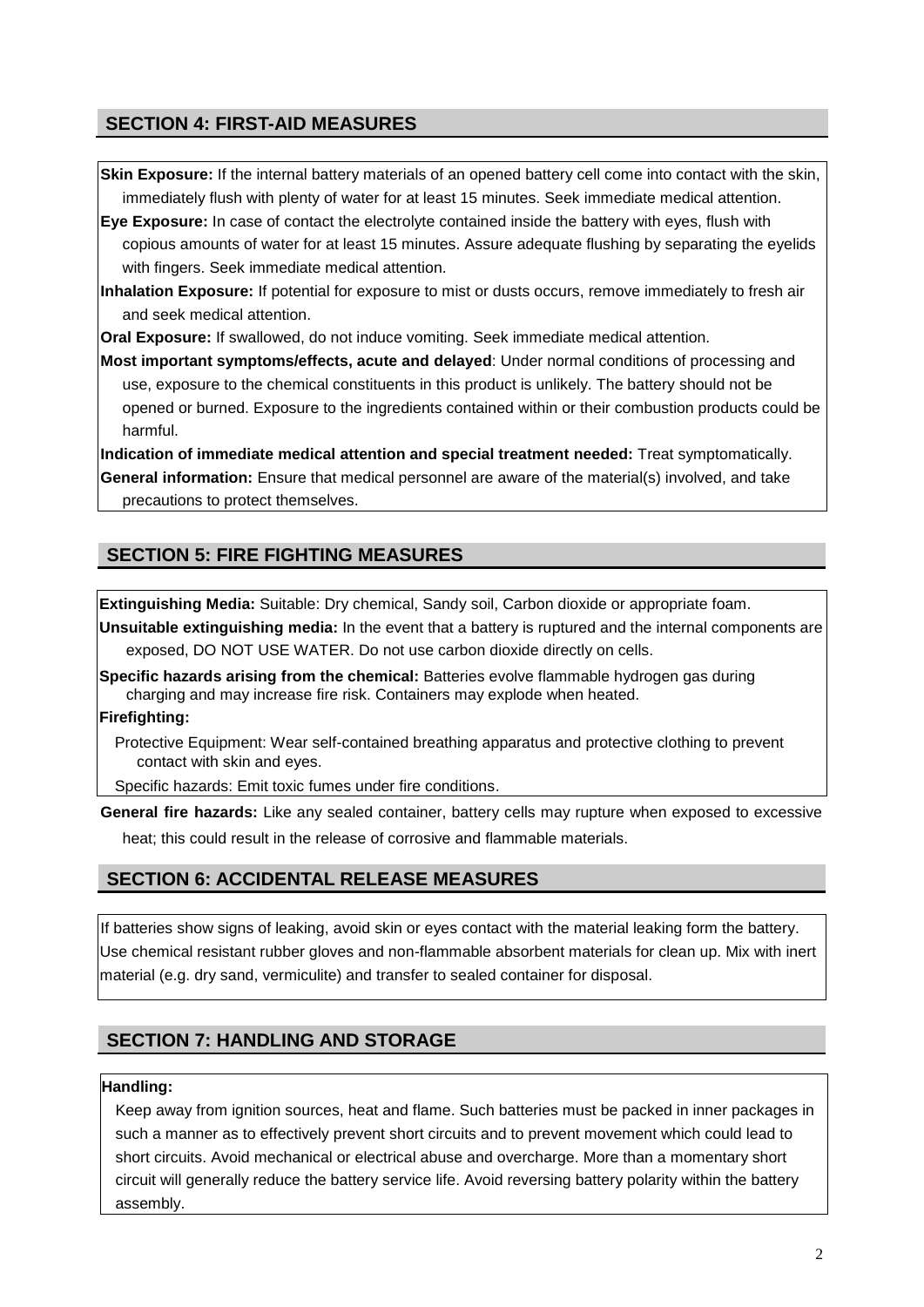In case of a battery unintentionally be crushed, acid resistant gloves must be used to handle all battery components. Avoid contact with eyes, skin. Avoid inhalation. No smoking at working site. Materials to Avoid: Strong oxidant, Combustible materials and Corrosives

#### **Storage:**

Store in a cool; well-ventilated area. Keep away form ignition sources, heat and flame. Such batteries must be packed in inner packages in such a manner as to effectively prevent short circuits and to prevent movement which could lead to short circuits. Materials to Avoid: Strong oxidant, Combustible materials and Corrosives.

# **SECTION 8: EXPOSURE CONTROL/PPE**

| Components                                                                                                                      | <b>Type</b> | Value                  |                    |
|---------------------------------------------------------------------------------------------------------------------------------|-------------|------------------------|--------------------|
| Lead and lead compounds<br>(CAS 7439-92-1)                                                                                      | <b>TWA</b>  | 0.05 mg/m <sup>3</sup> |                    |
| US. OSHA Table Z-1 Limits for Air Contaminants (29 CFR 1910.1000)                                                               |             |                        |                    |
| Components                                                                                                                      | <b>Type</b> | Value                  |                    |
| Sulphuric acid (CAS 7664-93-9)<br>US. ACGIH Threshold Limit Values                                                              | PEL         | 1 mg/m $3$             |                    |
| Components                                                                                                                      | <b>Type</b> | Value                  | Form               |
| Lead and lead compounds<br>(CAS 7439-92-1)                                                                                      | <b>TWA</b>  | 0.05 mg/m <sup>3</sup> |                    |
| Sulphuric acid<br>(CAS7664-93-9)                                                                                                | TWA         | 0.2 mg/m <sup>3</sup>  | Thoracic fraction. |
| US. NIOSH: Pocket Guide to Chemical Hazards                                                                                     |             |                        |                    |
| Components                                                                                                                      | <b>Type</b> | Value                  |                    |
| Lead and lead compounds<br>(CAS 7439-92-1)                                                                                      | <b>TWA</b>  | 0.05 mg/m <sup>3</sup> |                    |
| Sulphuric acid<br>(CAS 7664-93-9)                                                                                               | TWA         | 1 mg/m $3$             |                    |
| Biological limit values: No biological exposure limits noted for the ingredient(s).<br><b>ACGIH Biological Exposure Indices</b> |             |                        |                    |
| Components<br>Value                                                                                                             | Determinant | Specimen               | Sampling Time      |
| Lead and lead compounds 200 µg/l                                                                                                | Lead        | <b>Blood</b>           | $\star$            |

**Engineering Controls:** Use ventilation equipment if available. Safety shower and eye bath.

#### **Personal Protective Equipment:**

**Respiratory:** Wear government approved air-purifying respirator if needed.

**Eye:** Wear safety glasses with side shields (or goggles).

**Clothing:** Wear appropriate protective clothing.

**Hand:** Wear chemical resistant gloves

**Thermal hazards:** When material is heated, wear gloves to protect against thermal burns**.**

**Other Protect:** No smoking, drinking and eating at working site. Wash thoroughly after handing. Wear suitable protective clothing. Use of an impervious apron is recommended.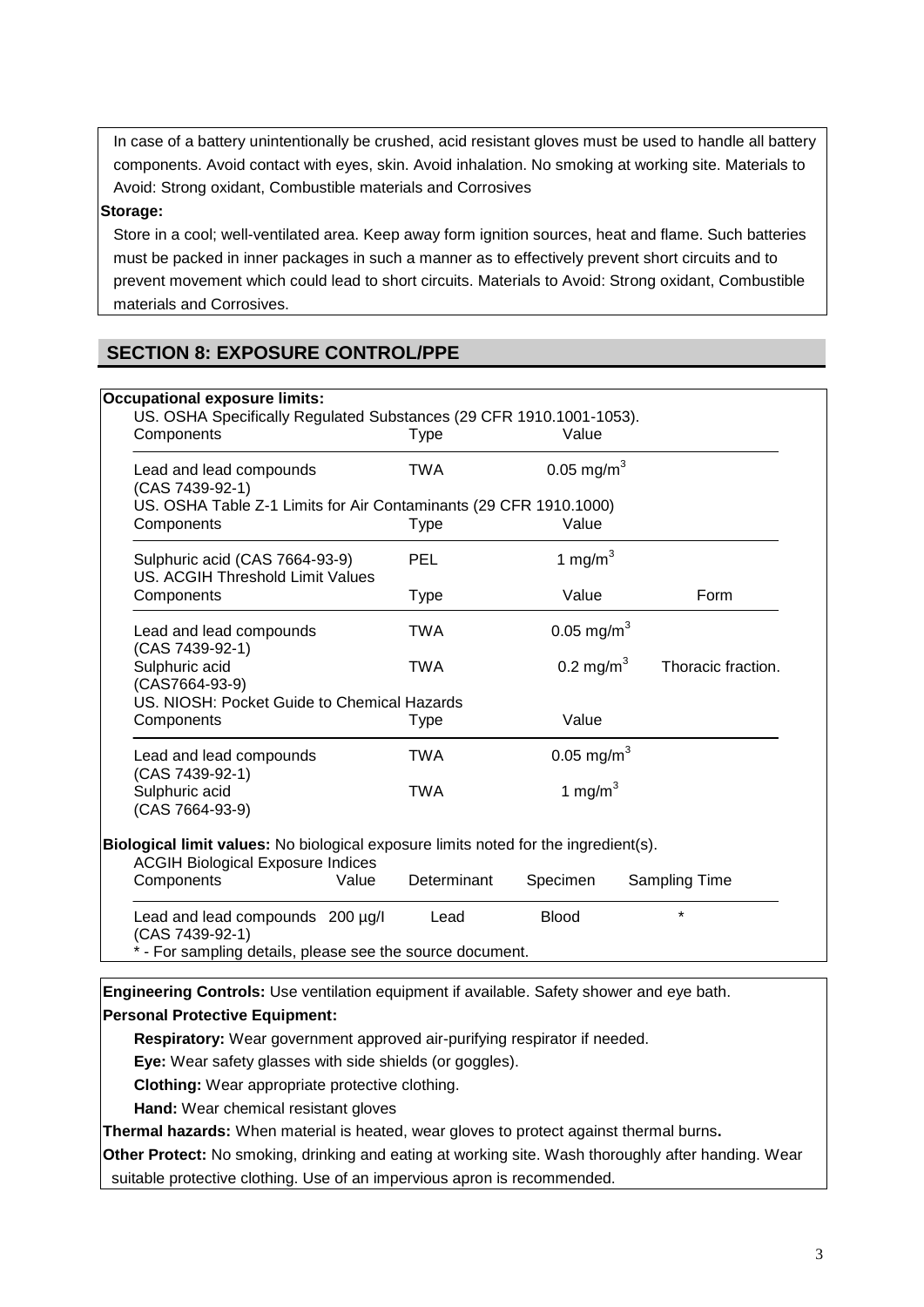# **SECTION 9: PHYSICAL/CHEMICAL PROPERTIES**

| Appearance                                   |                                                   |
|----------------------------------------------|---------------------------------------------------|
| Physical state                               | Solid.                                            |
| Form                                         | Sulfuric acid, gelatinous. Lead, solid.           |
| Color                                        | Not available.                                    |
| Odor                                         | Odorless.                                         |
| Odor threshold                               | Not available.                                    |
| pH                                           | < 1                                               |
| Melting point/freezing point                 | Not available.                                    |
| Initial boiling point and boiling range      | 235 - 240 °F (112.78 - 115.56 °C) (Sulfuric acid) |
| Flash point                                  | Below room temperature (as hydrogen gas).         |
| Evaporation rate                             | $< 1$ (n-BuAc=1)                                  |
| Flammability (solid, gas):                   |                                                   |
| Upper/lower flammability or explosive limits |                                                   |
| Flammability limit - lower                   | 4 % (Hydrogen)                                    |
| (% )                                         |                                                   |
| Flammability limit - upper                   | 74 % (Hydrogen)                                   |
| (%)                                          |                                                   |
| Vapor pressure                               | 10 mm Hg                                          |
| Vapor density                                | $> 1$ (Air=1)                                     |
| Relative density                             | $1.27 - 1.33$                                     |
| Solubility(ies)                              |                                                   |
| Solubility (water)                           | 100 % (Sulfuric acid)                             |
| Partition coefficient (n-octanol/water)      | Not available.                                    |
| Auto-ignition temperature                    | Not available.                                    |
| Decomposition temperature                    | Not available.                                    |
| Viscosity Not available.                     |                                                   |
| <b>Other information:</b>                    |                                                   |
| <b>Explosive properties</b>                  | Not explosive.                                    |
| Oxidizing properties                         | Not oxidizing                                     |

### **SECTION 10: STABILITY AND REACTIVITY**

**Stability:** Stable under normal temperatures and pressures.

**Incompatible materials:** Strong bases. Combustible organic materials. Reducing agents. Finely divided metals. Strong oxidizers. Water.

**Conditions to Avoid:** Avoid exposure to heat and open flame, Avoid mechanical or electrical abuse and overcharge. Prevent short circuits. Prevent movement which could lead to short circuits.

**Hazardous Polymerization:** Will not occur.

**Hazardous Decomposition Products:** Sulfur dioxide. Sulfur trioxide. Carbon monoxide. Sulfuric acid. Hydrogen

### **SECTION 11: Toxicological information**

#### **Information on likely routes of exposure:**

| Inhalation   | Exposure to contents of an open or damaged battery: Harmful if inhaled.        |
|--------------|--------------------------------------------------------------------------------|
| Skin contact | Exposure to contents of an open or damaged battery: Causes severe skin burns.  |
| Eye contact  | Exposure to contents of an open or damaged battery: Causes serious eye damage. |
| Ingestion    | Exposure to contents of an open or damaged battery: Harmful if swallowed.      |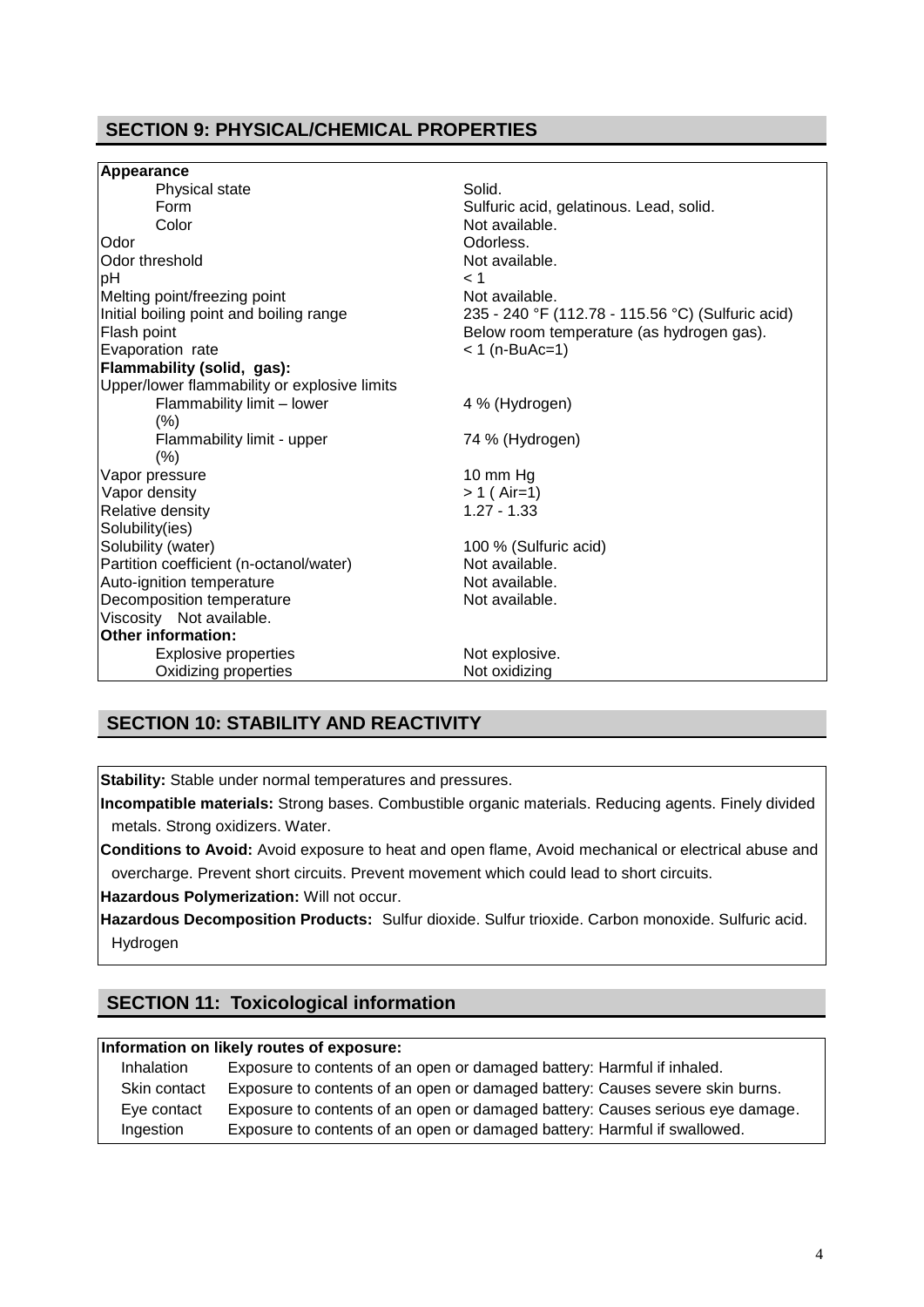| Symptoms Related to the physical,<br>Exposure to contents of an open or damaged battery:             |                                                                                                                         |                                                                   |  |
|------------------------------------------------------------------------------------------------------|-------------------------------------------------------------------------------------------------------------------------|-------------------------------------------------------------------|--|
| chemical and toxicological characteristics<br>Dust may irritate the eyes and the respiratory system. |                                                                                                                         |                                                                   |  |
| Information on toxicological effects:                                                                |                                                                                                                         |                                                                   |  |
| Acute toxicity Exposure to contents of an open or damaged battery: Harmful if inhaled or swallowed.  |                                                                                                                         |                                                                   |  |
| Components                                                                                           | <b>Species</b>                                                                                                          | <b>Test Results</b>                                               |  |
| Sulphuric acid (CAS 7664-93-9):                                                                      |                                                                                                                         |                                                                   |  |
| Acute                                                                                                |                                                                                                                         |                                                                   |  |
| Oral                                                                                                 |                                                                                                                         |                                                                   |  |
| LD50                                                                                                 | Rat                                                                                                                     | 2140 mg/kg                                                        |  |
| Skin corrosion/irritation                                                                            |                                                                                                                         | Exposure to contents of an open or damaged battery:               |  |
|                                                                                                      | Causes severe skin burns                                                                                                |                                                                   |  |
| Serious eye damage/eye<br>irritation                                                                 | Causes serious eye damage.                                                                                              | Exposure to contents of an open or damaged battery:               |  |
| Respiratory or skin sensitization:                                                                   |                                                                                                                         |                                                                   |  |
| Respiratory sensitization                                                                            | No data available.                                                                                                      |                                                                   |  |
| Skin sensitization                                                                                   | No data available.                                                                                                      |                                                                   |  |
| Germ cell mutagenicity                                                                               | No data available.                                                                                                      |                                                                   |  |
| Carcinogenicity                                                                                      |                                                                                                                         | The International Agency for Research on Cancer (IARC) has        |  |
|                                                                                                      |                                                                                                                         | classified "strong inorganic acid mists containing sulfuric acid" |  |
|                                                                                                      |                                                                                                                         | as a known human carcinogen, (IARC category 1). This              |  |
|                                                                                                      |                                                                                                                         | classification applies only to mists containing sulfuric acid and |  |
|                                                                                                      | not to sulfuric acid or sulfuric acid solutions.                                                                        |                                                                   |  |
|                                                                                                      | IARC Monographs. Overall Evaluation of Carcinogenicity                                                                  |                                                                   |  |
| Sulphuric acid (CAS 7664-93-9)                                                                       | Lead and lead compounds (CAS 7439-92-1)                                                                                 | 2B Possibly carcinogenic to humans.                               |  |
| NTP Report on Carcinogens                                                                            |                                                                                                                         | 1 Carcinogenic to humans.                                         |  |
| Lead and lead compounds (CAS 7439-92-1)                                                              |                                                                                                                         | Reasonably Anticipated to be a Human                              |  |
| Carcinogen. Sulphuric acid (CAS 7664-93-9)                                                           |                                                                                                                         | Known To Be Human Carcinogen.                                     |  |
| OSHA Specifically Regulated Substances (29 CFR 1910.1001-1053)                                       |                                                                                                                         |                                                                   |  |
| Not regulated.                                                                                       |                                                                                                                         |                                                                   |  |
| Reproductive toxicity:                                                                               |                                                                                                                         | None under normal conditions. Exposure to contents of an open     |  |
|                                                                                                      | or damaged battery: May damage fertility or the unborn child.                                                           |                                                                   |  |
| Specific target organ                                                                                | None under normal conditions. Exposure to contents of toxicity-single                                                   |                                                                   |  |
| toxicity-single exposure:                                                                            | an open or damaged battery: Causes damage to organs exposure                                                            |                                                                   |  |
|                                                                                                      | (respiratory system).                                                                                                   |                                                                   |  |
| Specific target organ                                                                                | None under normal conditions. Exposure to contents of an open or                                                        |                                                                   |  |
| toxicity - repeated                                                                                  | damaged battery: Causes damage to organs through prolonged<br>or repeated exposure: Respiratory system.                 |                                                                   |  |
| exposure:                                                                                            |                                                                                                                         |                                                                   |  |
| Aspiration hazard                                                                                    | Due to the physical form of the product it is not an aspiration hazard.                                                 |                                                                   |  |
| chronic effects:                                                                                     | Exposure to contents of an open or damaged battery: Heavy lead                                                          |                                                                   |  |
|                                                                                                      | exposure may result in central nervous system damage,<br>encephalopathy and damage to the blood-forming (hematopoietic) |                                                                   |  |
|                                                                                                      | tissues. Chronic inhalation of sulfuric acid mist may increase the risk of                                              |                                                                   |  |
|                                                                                                      | lung cancer.                                                                                                            |                                                                   |  |
|                                                                                                      |                                                                                                                         |                                                                   |  |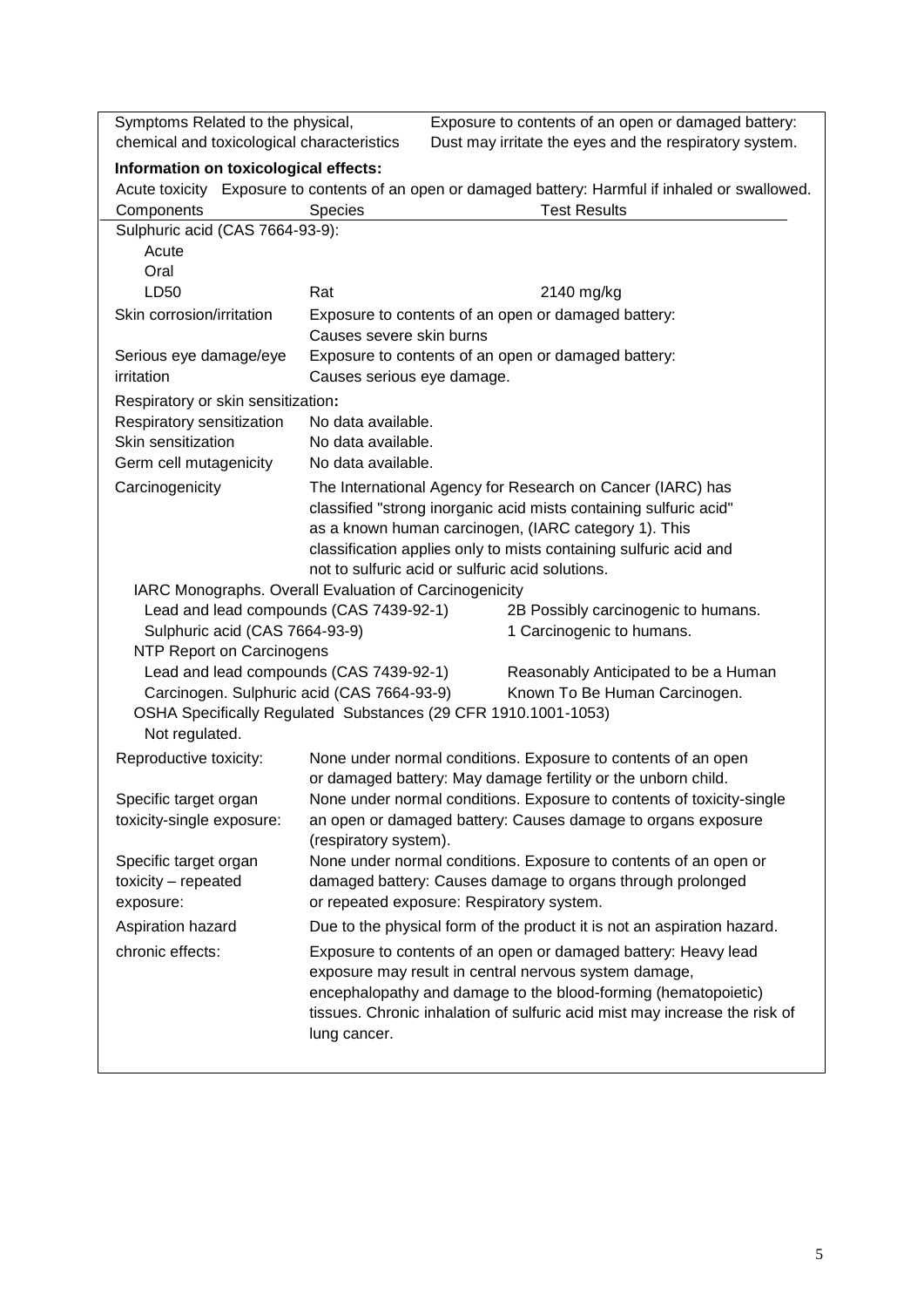### **SECTION 12: ECOLOGICAL INFORMATION**

| <b>Ecotoxicity:</b>                                   |      | or damaging effect on the environment. Exposure to contents of an open or<br>damaged battery: Very toxic to aquatic life with long lasting effects. | The product is not classified as environmentally hazardous. However, this<br>does not exclude the possibility that large or frequent spills can have a harmful |  |
|-------------------------------------------------------|------|-----------------------------------------------------------------------------------------------------------------------------------------------------|----------------------------------------------------------------------------------------------------------------------------------------------------------------|--|
| Components                                            |      | <b>Species</b>                                                                                                                                      | <b>Test Results</b>                                                                                                                                            |  |
| Lead and lead compounds (CAS 7439-92-1)               |      |                                                                                                                                                     |                                                                                                                                                                |  |
|                                                       | LC50 | Rainbow trout, donaldson trout<br>(Oncorhynhus mykiss)                                                                                              | 1.17 mg/l, 96 Hours                                                                                                                                            |  |
| Persistence and degradability:                        |      | its compounds are highly persistent in water.                                                                                                       | The degradation half-life of the product is not known. Lead and                                                                                                |  |
| <b>Bioaccumulative potential:</b>                     |      | Bioaccumulation of lead occurs in aquatic and terrestrial animals<br>and plants, but very little bioaccumulation occurs through the food<br>chain.  |                                                                                                                                                                |  |
| Mobility in soil:                                     |      | be mobile and may contaminate groundwater.                                                                                                          | If the product enters soil, one or more constituents will or may                                                                                               |  |
| <b>Mobility in general:</b><br>Other adverse effects: |      | The product is insoluble in water and will spread on water surfaces<br>None known.                                                                  |                                                                                                                                                                |  |

### **SECTION 13: DISPOSAL CONSIDERATIONS**

#### **Appropriate Method of Disposal of substance:**

Lead-acid batteries are completely recyclable. Return whole scrap batteries to distributor, manufacturer or lead smelter for recycling. For neutralized spills, place residue in acid-resistant containers with sorbent material, sand or earth and dispose of in accordance with local, state and federal regulations for acid and lead compounds. Contact local and/or state environmental officials regarding disposal information.

### **SECTION 14: TRANSPORT INFORMATION**

We hereby certify that all B.B. Valve Regulated Lead-acid Rechargeable batteries conform to the UN2800 classification as " Batteries, wet, Non-Spillable, and electric storage" as a result of passing the Vibration and Pressure Differential Test described in D.O.T., 49 CFR 173.159(f), and IMO/IMDG, and ICAO/IATA packing instruction 872 and note A48, A67, A164 and A183. The batteries are not restricted to IMO/IMDG code according to special provision 238.

B.B. Batteries having met the related conditions are EXEMPT from hazardous goods regulations for the purpose of transportation by DOT, and IATA/ICAO, and therefore are unrestricted for transportation by any means, including air transport. For all modes of transportation, each battery outer package is labeled "NON-SPILLABLE". All our Batteries are marked non-spillable.